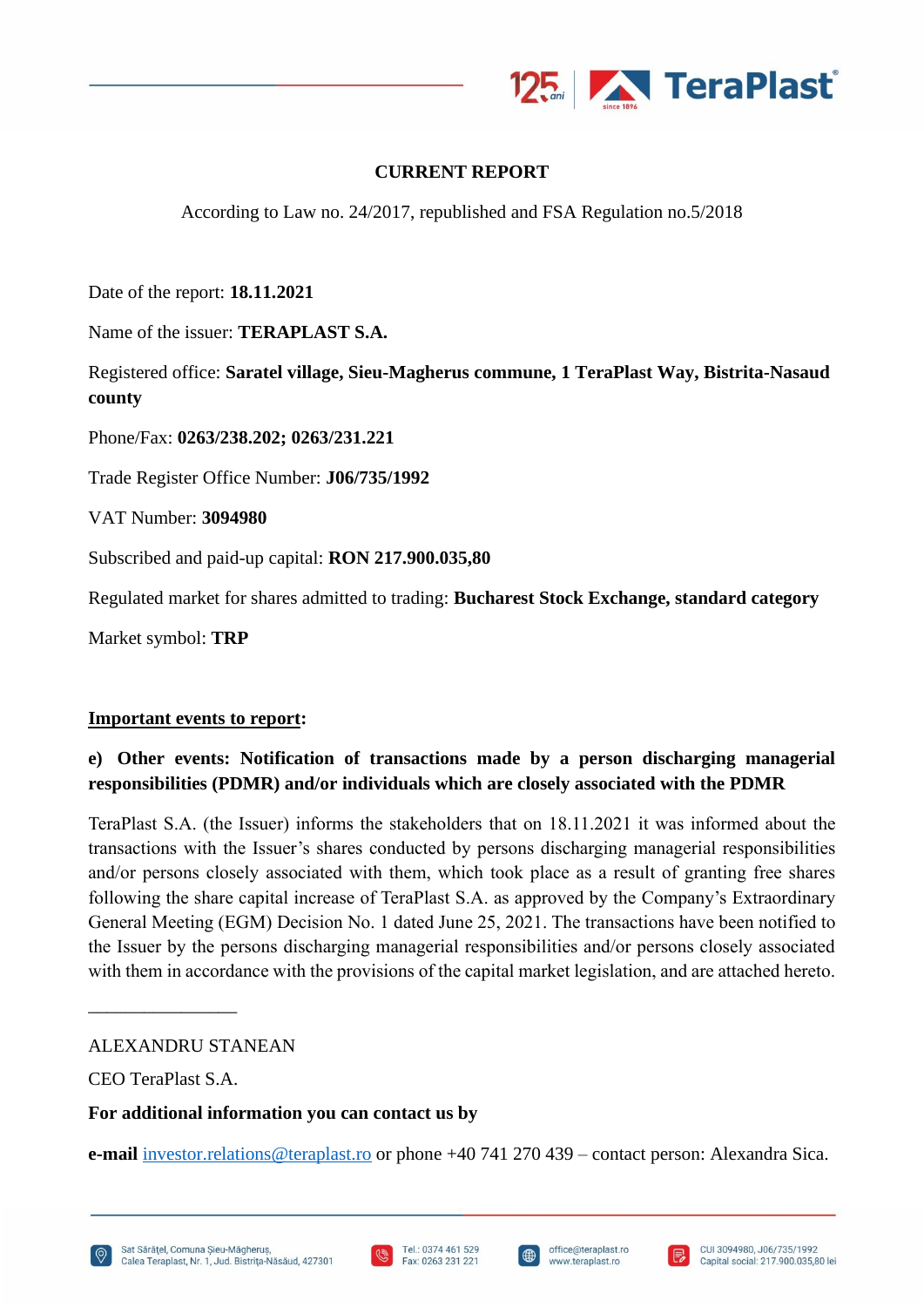

## **To: FINANCIAL SUPERVISORY AUTHORITY**

## **BUCHAREST STOCK EXCHANGE**

### **TRANSACTION NOTICE**

### **According to EU Regulation 523/2016**

transactions conducted by persons discharging managerial responsibilities and/or persons closely associated with them – according to the Regulation (EU) No 596/2014 Art. 3, para. (26), Art. 19 para.  $(1)$  and  $(8)$ 

|                         | Details of the person discharging managerial responsibilities/person closely |                                                                                                  |                                             |  |  |
|-------------------------|------------------------------------------------------------------------------|--------------------------------------------------------------------------------------------------|---------------------------------------------|--|--|
| 1                       | associated                                                                   |                                                                                                  |                                             |  |  |
| (a)                     | Name                                                                         | LCS IMOBILIAR S.A.                                                                               |                                             |  |  |
| $\overline{2}$          | <b>Reason for the notification</b>                                           |                                                                                                  |                                             |  |  |
|                         |                                                                              | The person closely associated to a person                                                        |                                             |  |  |
|                         |                                                                              | discharging managerial responsibilities: Dorel                                                   |                                             |  |  |
|                         |                                                                              | Goia – Director and Chairman of the Board of                                                     |                                             |  |  |
| (a)                     | Position/status                                                              | Directors of Teraplast S.A.                                                                      |                                             |  |  |
| (b)                     | Initial notification/Amendment                                               | Initial                                                                                          |                                             |  |  |
| $\overline{\mathbf{3}}$ | Details of the issuer                                                        |                                                                                                  |                                             |  |  |
| (a)                     | Name                                                                         | TeraPlast S.A.                                                                                   |                                             |  |  |
| (b)                     | LEI code                                                                     | 254900CX9UNGB7VM0R35                                                                             |                                             |  |  |
| $\overline{\mathbf{4}}$ | Details of the transaction(s)                                                |                                                                                                  |                                             |  |  |
|                         | Description of the financial                                                 |                                                                                                  |                                             |  |  |
|                         | instrument, type of instrument                                               |                                                                                                  |                                             |  |  |
| (a)                     | Identification code                                                          | SHARES, ROTRPLACNOR7                                                                             |                                             |  |  |
| (b)                     | Nature of the transaction                                                    |                                                                                                  | FREE ALLOCATION OF SHARES                   |  |  |
|                         |                                                                              |                                                                                                  |                                             |  |  |
|                         |                                                                              | Price(s)                                                                                         | Volume(s)                                   |  |  |
| (c)                     | $Price(s)$ and volume $(s)$                                                  | $\Omega$                                                                                         | 15.725.654                                  |  |  |
|                         |                                                                              | Weighted average                                                                                 |                                             |  |  |
|                         | Aggregated information                                                       | price of                                                                                         |                                             |  |  |
|                         | - Aggregated volume                                                          | aggregated                                                                                       | Aggregate volum:                            |  |  |
| (d)                     | - Price (RON)                                                                | transactions: 0                                                                                  | 15.725.654                                  |  |  |
| (e)                     | Date of the transaction                                                      | 30.09.2021                                                                                       |                                             |  |  |
|                         |                                                                              | Beside a trading location: operating the share<br>capital increase of TeraPlast S.A. approved by |                                             |  |  |
|                         |                                                                              |                                                                                                  |                                             |  |  |
| (f)                     | Place of the transaction                                                     |                                                                                                  | the EGM decision No. 1 dated June 25, 2021; |  |  |



 $\bigoplus$